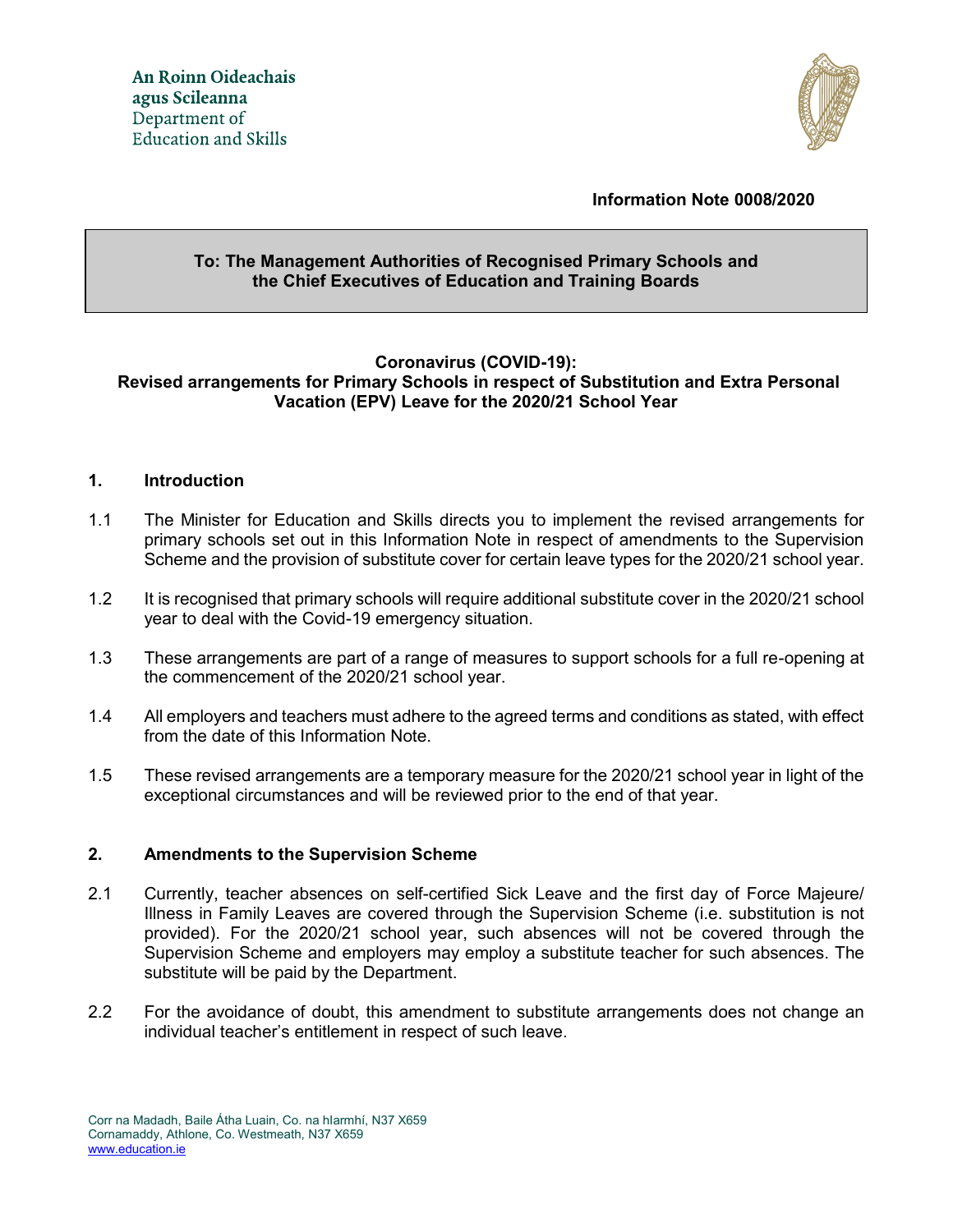# **3. Substitute cover for leave which is currently non-substitutable**

- 3.1 Currently, substitute cover is not paid by the Department for the following Personal Leave absences:
	- Marriage/Civil Partnership Leave
	- Ordination/Profession of Immediate Family
	- Conferring of Teacher/Immediate Family
	- Wedding of Immediate Family/Near Relative/In-Law
	- Witness in Court
	- Legal Separation
	- Candidate in Local Election
	- Membership of Public Bodies
	- Exam Leave
	- Study Leave
- 3.2 For the 2020/21 school year, employers may employ a substitute teacher for the Personal Leave absences listed above. The substitute will be paid by the Department.
- 3.3 For the avoidance of doubt, this amendment to substitute arrangements does not change an individual teacher's entitlement in respect of such leave.

# **4. Extra Personal Vacation (EPV) Leave**

### 4.1 Substitute Cover for EPV Leave:

- i. Currently, substitute cover is not paid by the Department for EPV Leave.
- ii. For the 2020/21 school year, the Department/ ETB will provide substitute cover for the first day of EPV Leave taken by a teacher in the school year.
- iii. Subsequent EPV Leave may be taken only where the effect on the school's operation, including its COVID-19 Response Plan, is minimal and where this can be enabled without disruption to the teaching of the class and without the division of the class group between other classes.
- iv. For the avoidance of doubt, substitute cover will not be provided by the Department/ETB beyond the first day of EPV Leave taken by the teacher in the 2020/21 school year.

#### 4.2 Carryover of EPV Leave:

- i. Where, due to the provisions above, it is not possible for a teacher to take their total EPV Leave during the 2020/21 school year, accumulated untaken EPV Leave will be carried over to be taken in the 2021/22 school year.
- ii. This carryover will be subject to an individual teacher having a maximum EPV Leave entitlement in the 2021/22 school year of 5 days.
- iii. The requirements for the approval of EPV days by the managerial authority does not change under this circular.